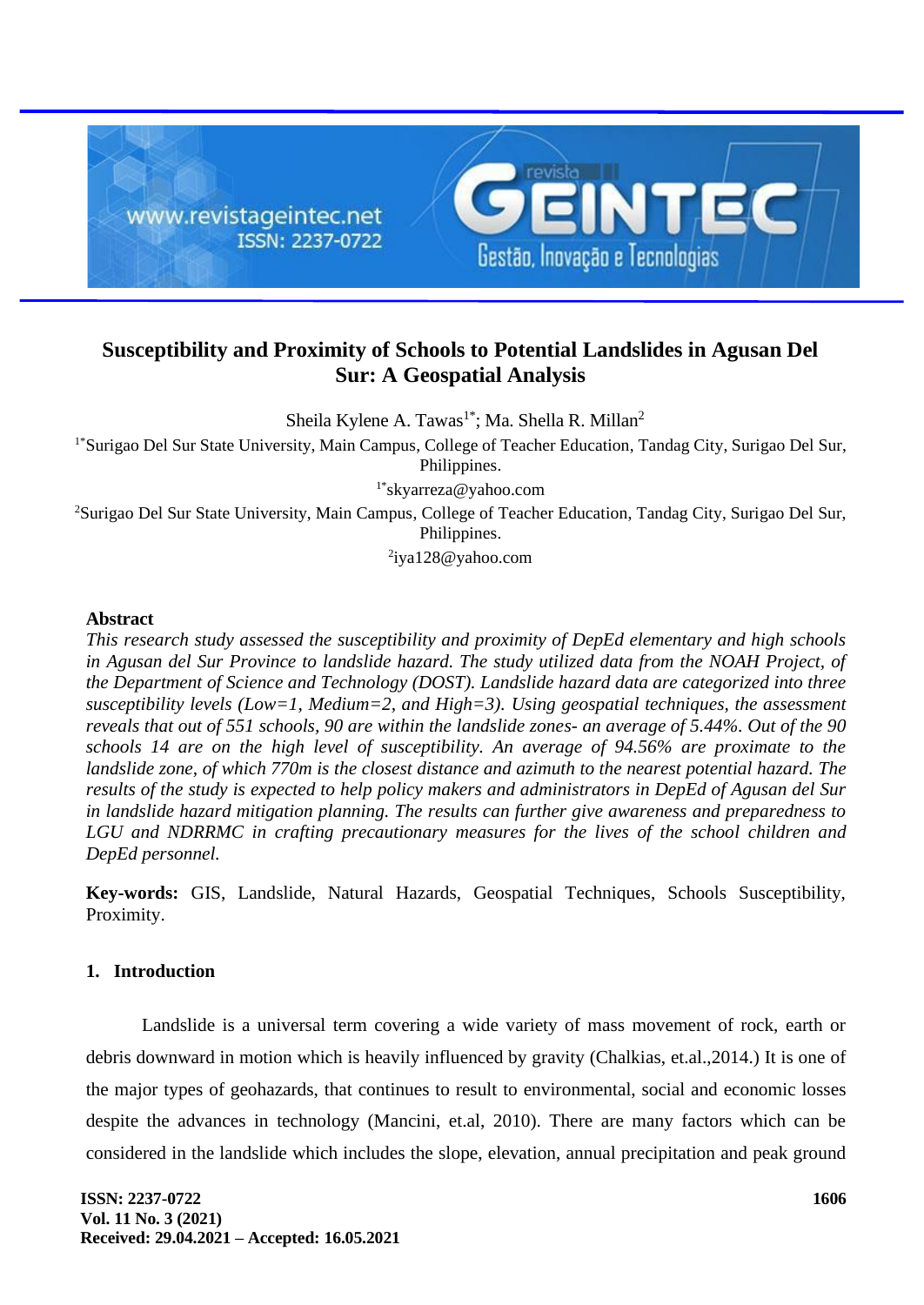acceleration (PGA) among the few factors. Landslides are a frequent occurrence in the Philippines due to the country's steep, mountainous, and rocky terrain (Eugenio et.al., 2016). In fact, Agusan del Sur has three identified hazards that could possibly be experienced by the province, which includes, floods, rain-induced landslide, and ground rupture.

Landslide susceptibility is the tendency of the landslide to occur in an specific area in the future. A landslide susceptibility map is a useful tool in predicting future impacts of hazards and assess the future potential risk. It is also valuable in crafting mitigation measures and for better visualization for the best suitable location of infrastructures like constructing a school. The schools, and school children are among the few who are exposed to this natural hazard (Shahabi, et.al.,2012). Safety and precaution are main concerns for inhabitants especially school children. Schools wherever they are located - need to be aware of the possibility of landslides in their locality. The possibility of landslide occurrence need to be addressed by school policy makers and officials (Belarga, et.al., 2015).

Since the beginning of 1970's geoscientists and engineering professionals in landslide susceptibility zonation have widely used the Geographic Information System (GIS) technology for both qualitative and quantitative methods for analysis. The aim of this paper was to produce a landslide susceptibility and proximity map for the location of DepEd schools in Agusan del Sur province. This study hopes to give insight as to providing policy and decision makers the information upon which to base their pronouncements regarding landslide hazard mitigation.

### **1.1. Objectives of the Study**

- 1. To determine the susceptibility levels of DepEd (Department of Education) schools in Agusan del Sur to landslides;
- 2. To calculate the distance and angular bearing of schools to the nearest potential landslide;
- 3. To determine the number and percentage of schools that are within or at some distance to the nearest potential landslides.

### **1.2. Study Area**

The study was focused on landslide susceptibility and proximity mapping of the DepEd (Department of Education) schools in Agusan del Sur (Fig.1). The province consists of 13 municipalities and one city: Bayugan City, Bunawan, Esperanza, La Paz, Loreto, Prosperidad,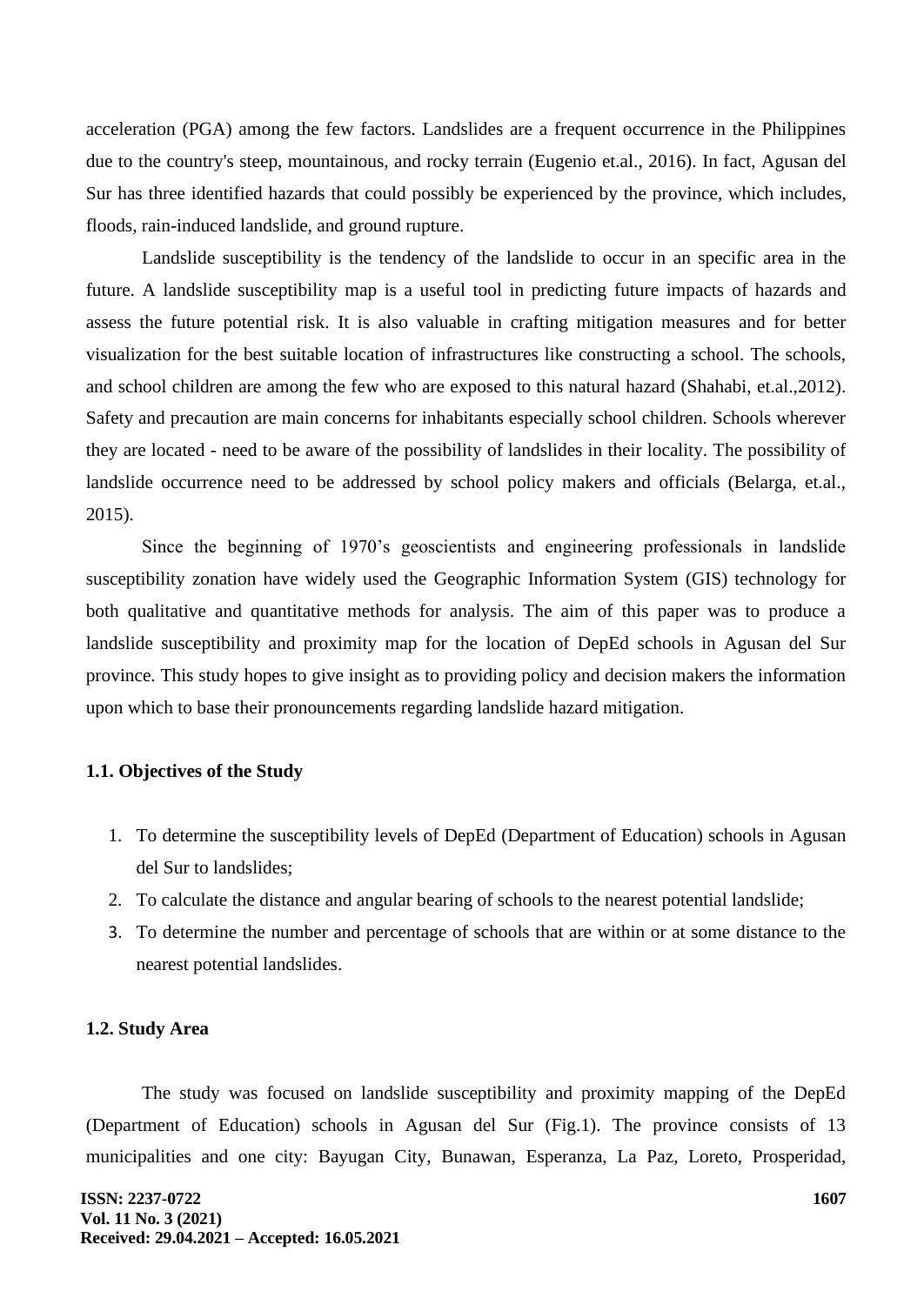Rosario, San Francisco, San Luis, Santa Josefa, Sibagat, Talacogon, Trento and Veruela. Agusan del Sur covers a land area of 9,989.52 km2 making it the fourth largest province in the country.Most of the areas has a flat and rolling topography suitable for agriculture, industry, and forestry. The municipalities of Loreto, La Paz, Esperanza, and San Luis are the four largest municipalities in land area comprising almost 60% of the province's total land area. Santa Josefa and Talacogon, also river towns have the smallest land area. Forestland constitutes 76% of the total land area or 6, 872.5 km2 while the alienable and disposable constitutes about 24% or 2,137.5 km2. Present land use, however showed that settlements and commercial areas already occupy some of the forestland.

With the population increasing at the rate of 1.61 percent annually, there is a greater demand for lands to be utilized for the establishment of schools. Therefore, mapping the schools DepEd schools susceptibility to landslide, their hazard potential and their angle bearing and proximity to the nearest landslide zone is crucial as the data in this study may guide the DepEd policy makers, LGU's and NDRRMC in formulating mitigation and preventive measures.



Figure 1 - (a) Location of Study Area (b) and Geographic Distribution of DepEd Schools in Agusan de Sur (Yellow Dots)

**ISSN: 2237-0722 Vol. 11 No. 3 (2021) Received: 29.04.2021 – Accepted: 16.05.2021**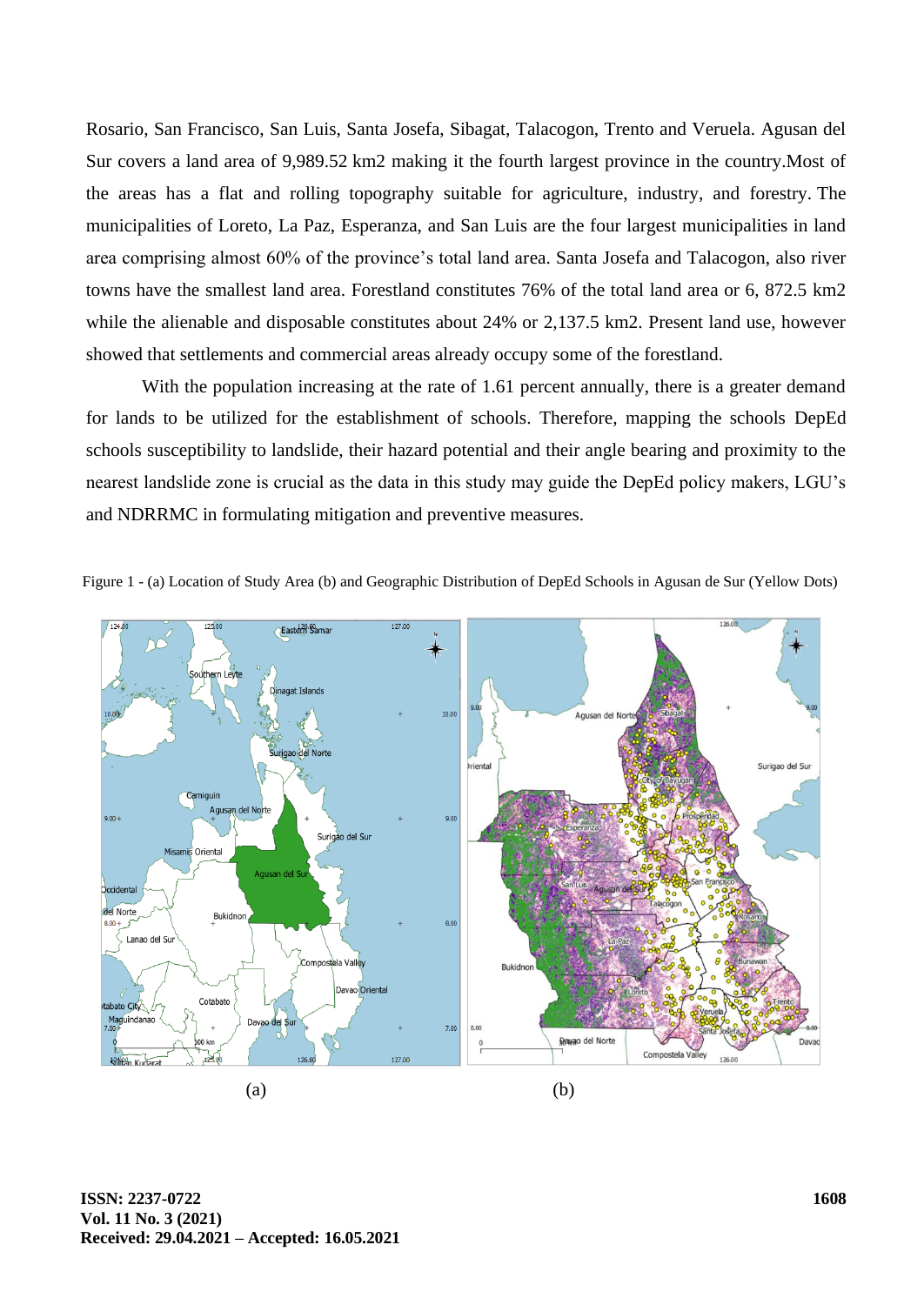#### **2. Methodology**

In order to accomplish the landslide susceptibility analysis in the study area, spatial analysis tools were implemented using the QGIS (version 3.8) software. The GIS data sets of landslides data were derived from NOAH (Nationwide Operational Assessment of Hazards) simulation from 5-meter IFSAR- derived digital terrain model. The NOAH hazard maps show unstable slopes and propagation extent. Hazard maps do not include deep-seated complex landslides and extremely long run-out debris avalanche.

There were three attributes identified in this study:

 $(1)$ LH = 1: Build only with continuous monitoring;

(2)LH= 2: Build only with slope protection and intervention, and continuous monitoring;

(3)LH= 3:No dwelling zone.

Using the geospatial processing tools, Philippine provincial and municipal boundary data sets were added to the QGIS software. The Agusan del Sur boundary was clipped from the Philippine boundary. Landslide and schools data sets were added. Calculation of the landslide area was done through GIS - based overlay functions. The landslide susceptibility map (Fig.2) of the DepEd schools was created by combining landslide susceptibility values by means of GIS overlay analysis.

#### **Computation on the Distance and Bearing of School to the Nearest Potential Landslide**

The distance and bearing of school to nearest landslide (LH=1) has the following definitions:

SD= School ID Number

 $D = Distance(m)$  to the nearest potential landslide

 $LH = 1$  landslide area (shown by straight dotted line.

A= angle (degree) measured clockwise from vertical line pointing north  $(=0)$  to the line pointing to the nearest LH=1 landslide.

Definitions are similar for LH= 2,3.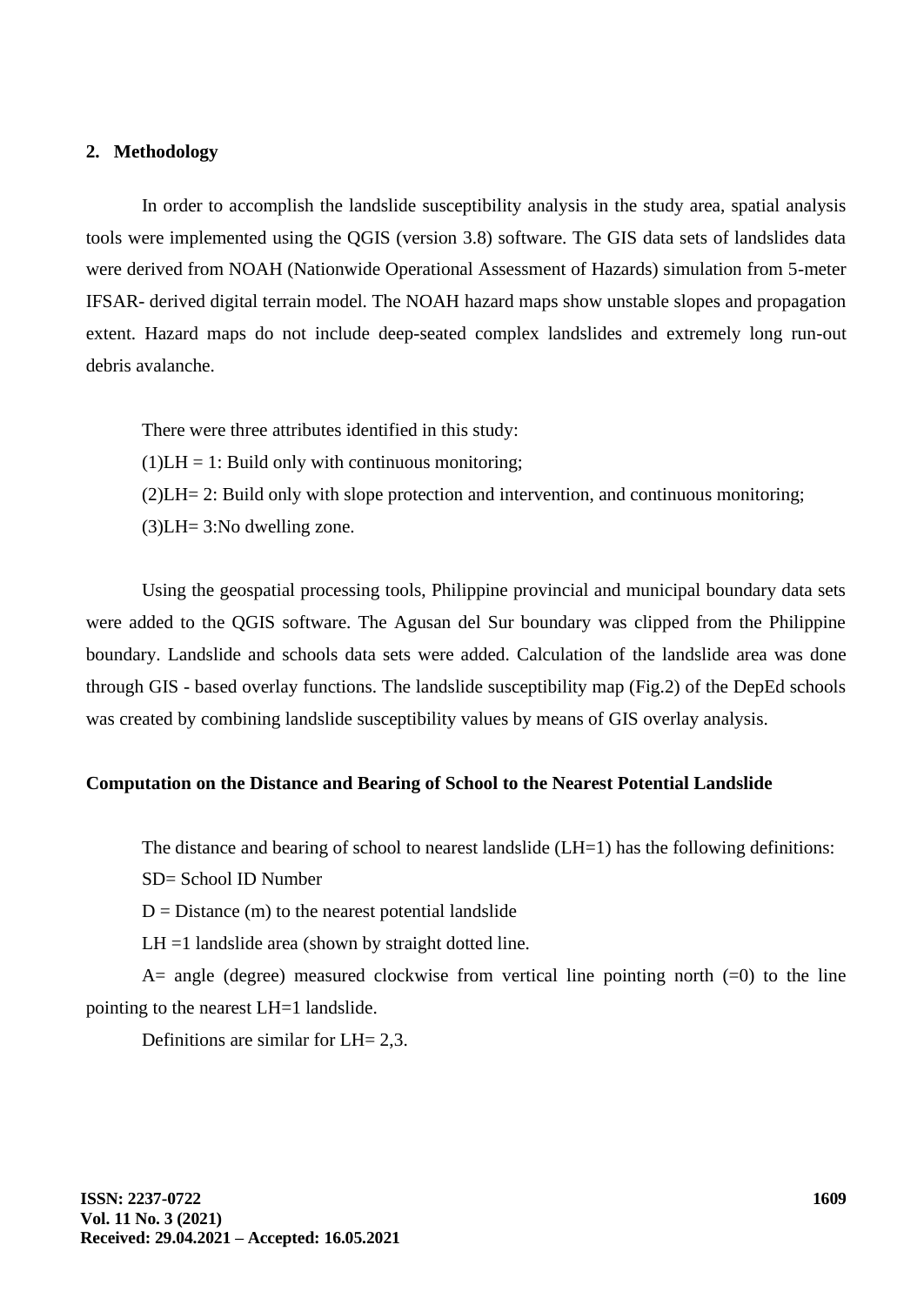Figure 2 - Computation on the Distance and Bearing of Schools to the Nearest Potential Landslide (Schools in Black Dots)



## **3. Results and Discussion**

### **3.1 Schools in Low Susceptibility (LH=1)**

The output of landslide susceptibility map for Low Susceptibility LH=1 shows that 27 (4.9%) of the schools are on the potential hazard of LH=1, while 524 (95.1%) are not on LH=1 (Fig.2).The name of the DepEd schools prone to LH=1 are listed in Table 1.

| <b>School ID</b> | <b>Name of the Schools</b>                 | <b>Municipality</b> |
|------------------|--------------------------------------------|---------------------|
| 131778           | Las Navas Elementary School                | Prosperidad         |
| 131729           | Linatawan Primary School                   | Loreto              |
| 131871           | Keoya Elementay School                     | Sibagat             |
| 131794           | Inagawan Learning Center                   | Prosperidad         |
| 131895           | Anitap Elementary School                   | Veruela             |
| 131875           | Magsaysay Elementary School                | Sibagat             |
| 131633           | Montevista Elementary School               | City of Bayugan     |
| 132016           | San Roque Elementary School                | Trento              |
| 131647           | <b>Agpan Elementary School</b>             | Bunawan             |
| 131640           | San Juan Elementary School                 | City of Bayugan     |
| 131680           | Langag Elementary School                   | Esperanza           |
| 131648           | Antiquia Elementary School                 | <b>Bunawan</b>      |
| 131707           | Nato Elementary School                     | Esperanza           |
| 131683           | New Gingoog Elementary School              | Esperanza           |
| 317421           | Johnson National High School               | Loreto              |
| 317414           | Hawilian National High School              | Esperanza           |
| 317446           | San Vicente National High School           | Loreto              |
| 131946           | Don Pedro Primary School                   | San Luis            |
| 131973           | DOP BALIT IP School (IPA)                  | San Luis            |
| 131965           | Santiago Elementary School                 | San Luis            |
| 131964           | San Pedro Elementary School                | San Luis            |
| 132007           | Pangyan Elementary School                  | Trento              |
| 131972           | Cebuna Elementary School                   | Talacogon           |
| 212030           | Cogonon Elementary School                  | Trento              |
| 212022           | <b>Upper Consuelo II Elementary School</b> | Bunawan             |
| 131722           | <b>Ilang-Ilang Elementary School</b>       | Loreto              |
| 131720           | Don Flaviano I Elementary School           | Loreto              |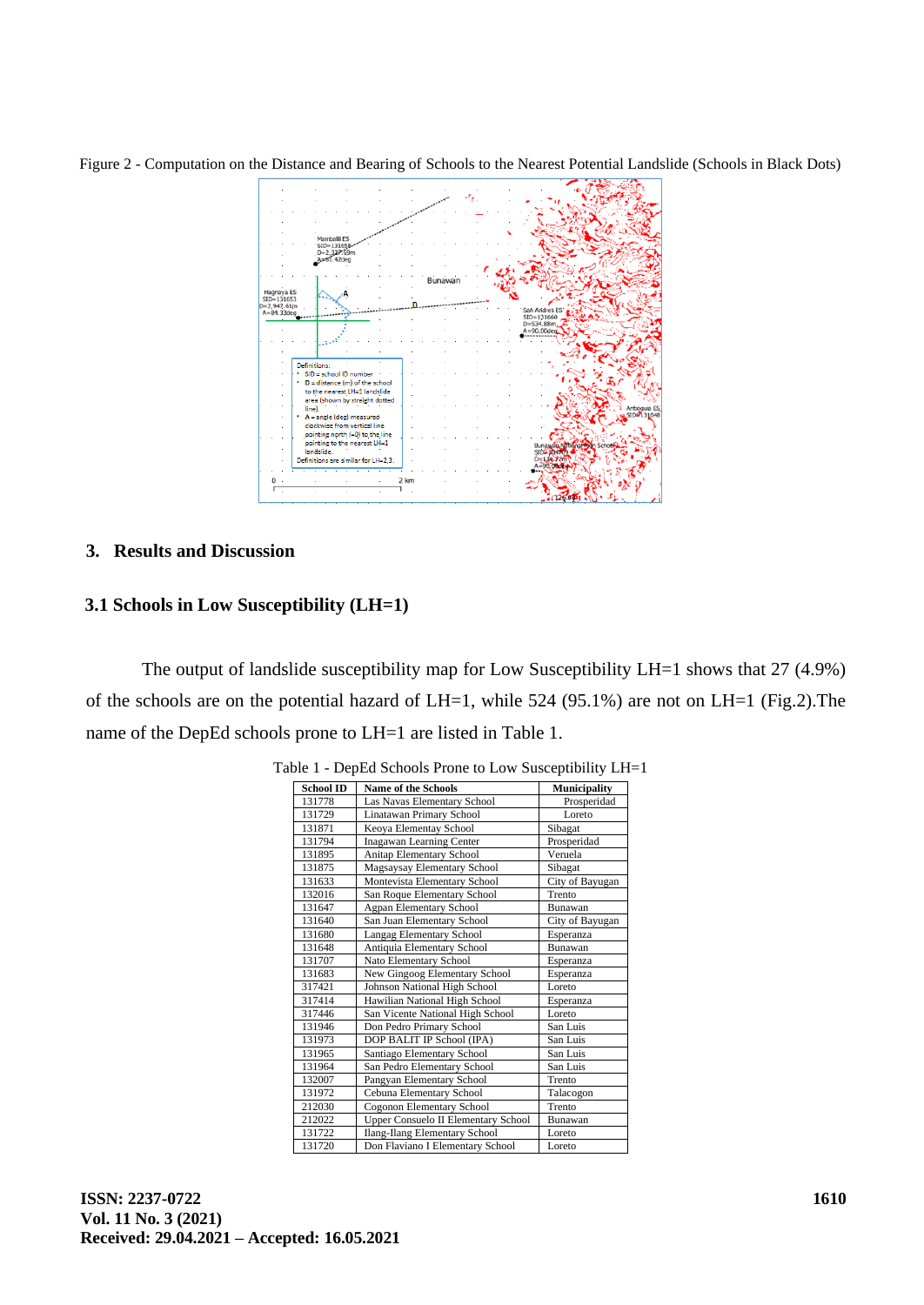### **3.2. Schools in Medium Susceptibility (LH=2)**

The results of the medium susceptibility LH=2 map (Fig.2) shows that there are 49 school or (8.89%) of the total schools are susceptible to LH=2, while 502 school or (91.11%) are not on the LH $=$ 2 but have the potential bearing and distance to LH $=$ 2,

| <b>School ID</b> | <b>Name of the Schools</b>        | <b>Municipality</b> |
|------------------|-----------------------------------|---------------------|
| 131944           | Datu Sandigan Elementary School   | San Luis            |
| 131704           | Duangan Elementary School         | Esperanza           |
| 317424           | Duangan National High School      | Esperanza           |
| 131598           | Gethsemane Elementary School      | City of Bayugan     |
| 131674           | Gulbunon Elementary School        | Esperanza           |
| 131599           | Hamogaway Elementary School       | City of Bayugan     |
| 212014           | J.A. Morales Elementary School    | Rosario             |
| 131795           | Jose U. Cortes Elementary School  | San Francisco       |
| 131656           | Kalingayan Elementary School      | Bunawan             |
| 131872           | Kolambugan Elementary School      | Sibagat             |
| 131901           | <b>Limot Elementary School</b>    | Veruela             |
| 131840           | Locac Elementary School           | San Francisco       |
| 131631           | Mahayag Elementary School         | San Luis            |
| 131710           | <b>Makalindang Primary School</b> | Esperanza           |
| 131705           | Maliwanag Elementary School       | Esperanza           |
| 131823           | Marfil Elementary School          | Rosario             |
| 131605           | Mt.Olive Elementary School        | City of Bayugan     |
| 212008           | New Israel Elementary School      | Trento              |

Table 2 - DepEd Schools Prone to Medium Susceptibility LH=2

# **3.3. Schools in High Susceptibility (LH=3)**

The output of schools prone to high susceptibility of landslide LH=3 covers 14 schools (2.54%) of the total schools proximate to LH=3 is 537 (97.46%).

| <b>School ID</b> | <b>Name of the Schools</b>        | <b>Municipality</b> |
|------------------|-----------------------------------|---------------------|
| 212026           | <b>Balonbon Elementary School</b> | Sibagat             |
| 131671           | Calabuan Elementary School        | Esperanza           |
| 131836           | Das-agan Elementary School        | San Francisco       |
| 131796           | La Purisima Elementary School     | Prosperidad         |
| 131603           | Magkiangkang Elementary School    | City of Bayugan     |
| 131734           | Mansungad Primary School          | Loreto              |
| 131824           | <b>Masabong Primary School</b>    | Rosario             |
| 131634           | Mt. Ararat Elementary School      | City of Bayugan     |
| 131622           | New Bohol Elementary School       | City of Bayugan     |
| 131860           | San Isidro Elementary School      | San Francisco       |
| 131882           | San Isidro I Elementary School    | Sibagat             |
| 131663           | Tagbayangabang Elementary School  | Bunawan             |
| 131892           | Villangit Elementary School       | Sibagat             |
| 131614           | Wilderness Elementary School      | City of Bayugan     |

Table 3 - DepEd Schools Prone to High Susceptibility LH=3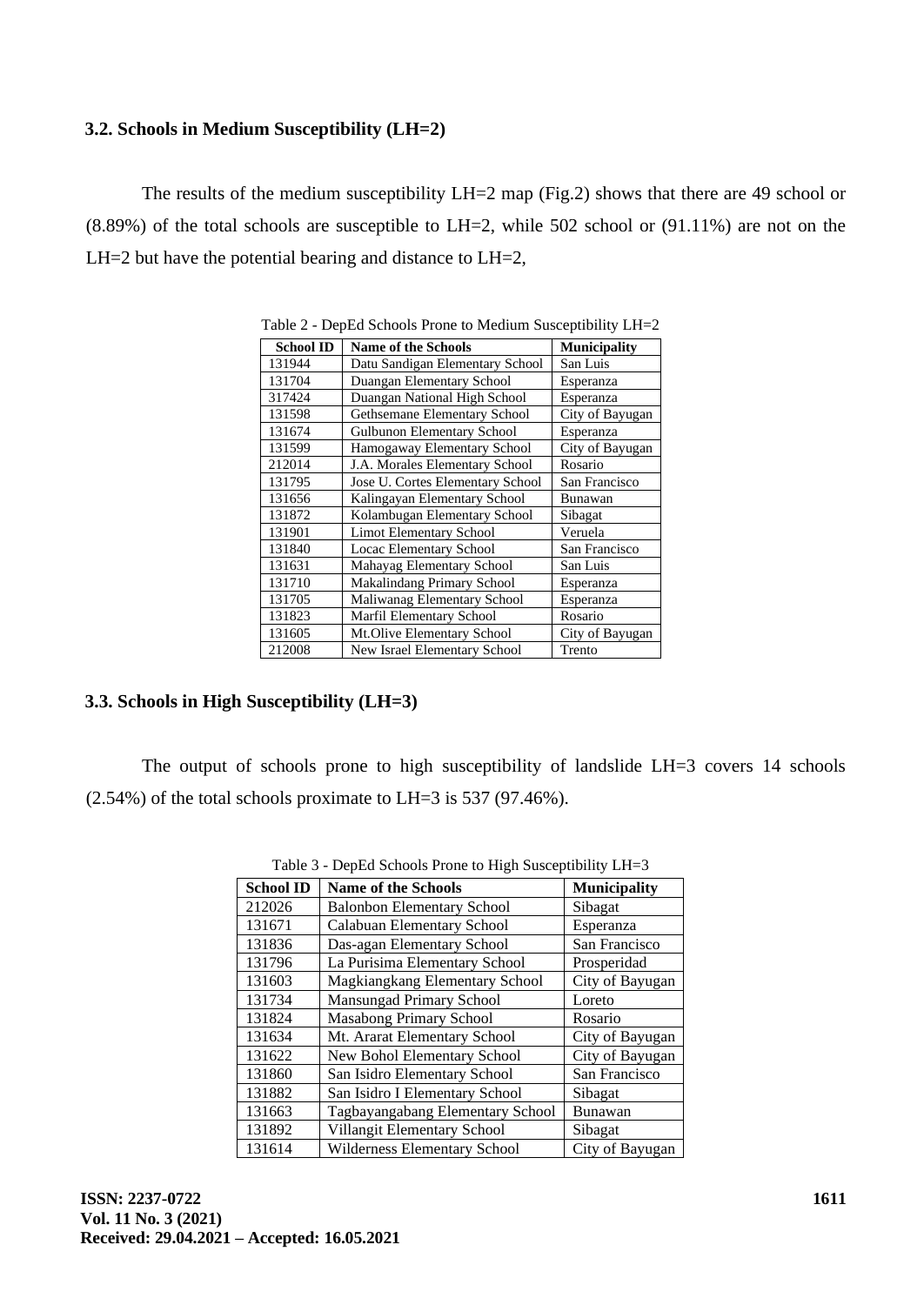#### **3.4. Comparison of Schools at Various Landslide Susceptibility Levels**

Table 4 - Number and Percentage of DepEd Schools in Agusan Del Sur Susceptible to Landslide Hazard

| LH (Susceptibility) | $On$ -LH | $%$ On-LH |
|---------------------|----------|-----------|
| $LH = 1$ (Low)      | 27       | 4.90      |
| $LH = 2$ (Medium)   | 49       | 8.89      |
| $LH = 3$ (High)     | 14       | 2.54      |
| Total               | 90       | 16.33     |

The schools susceptible to LH=1 has a total of 27  $(4.90\%)$ , LH=2 is 49  $(8.89\%)$  while LH=3 is 14 (2.54%). While the schools tasked id to educate the youth, it is also one essential that the children are safe while they are in school. Knowing the hazard a school is prone to allows the administration to seek for possible mitigation plans, and strategies to foster safe and meaningful learning.

### **3.5. Proximate Distance of Schools to LH (Meters)**

Table 5 - Proximate distance of DepEd Schools in Agusan Del Sur Susceptible to Landslide Hazard

| <b>Variable</b>          | $LH = 1$ (Low) | $LH = 2$ (Medium) | $LH = 3(High)$ |
|--------------------------|----------------|-------------------|----------------|
| Coefficient of variation | . . 70         | 1.59              | 1.04           |
| Count                    | 524.00         | 502.00            | 537.00         |
| Maximum value            | 5550.46        | 7398.12           | 9967.61        |
| Mean value               | 425.60         | 59.30             | 1287.29        |
| Median value             | 158.05         | 268.22            | 902.55         |
| Minimum value            | 0.43           | 0.33              | 1.05           |
| Standard deviation       | 721.40         | 952.37            | 1337.60        |

Figure 3 - Landslide Susceptibility Map for DepEd Schools in Agusan del Sur Province (a) LH-1, (b) LH- 2, and (c) LH-3. ( (The red dots are schools on the ; LH=1, 2 and 3 while the black dots are schools not prone to LH=1,2 and 3)





**ISSN: 2237-0722 Vol. 11 No. 3 (2021) Received: 29.04.2021 – Accepted: 16.05.2021**